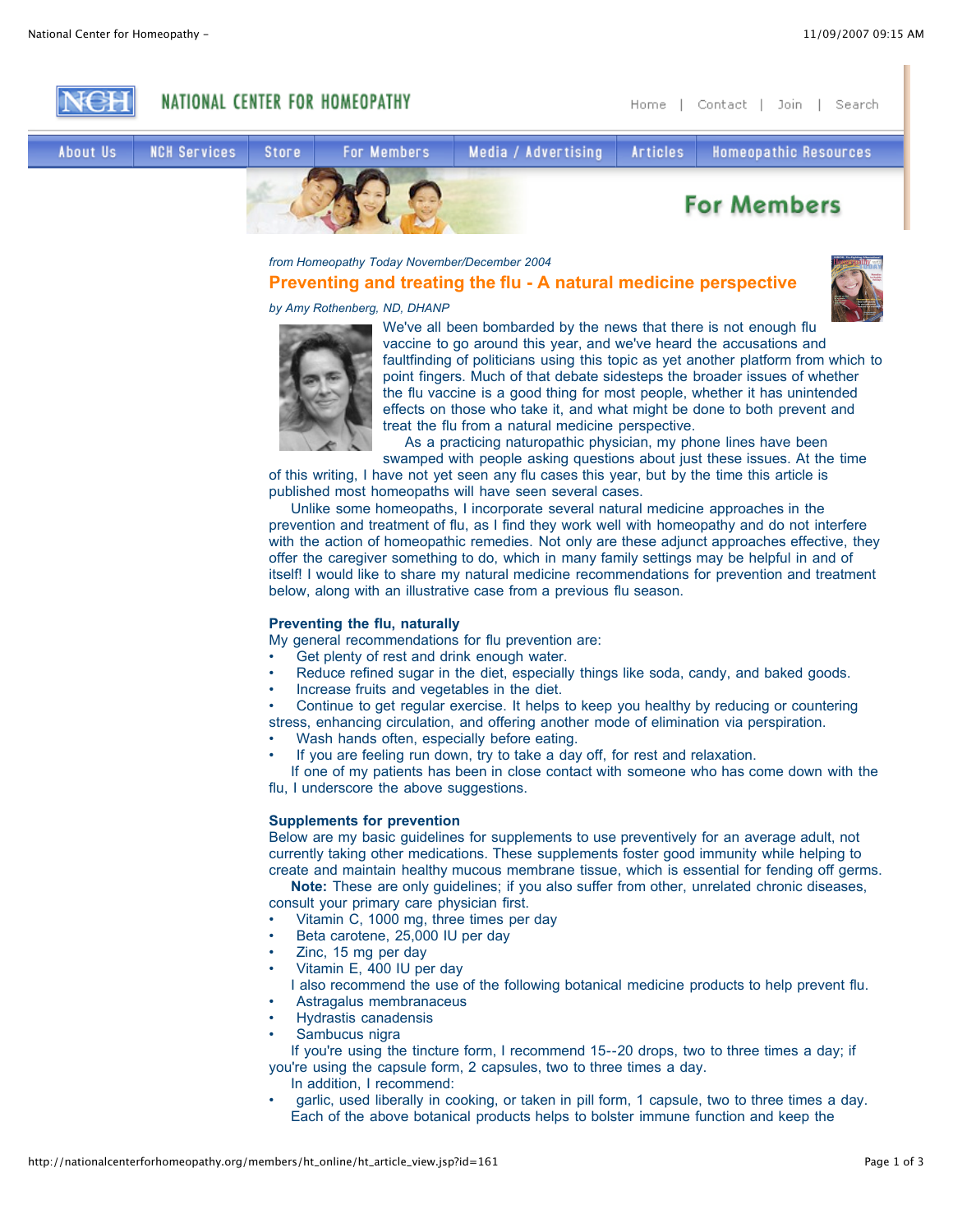mucous membranes doing their job.

#### **A bleary-eyed flu patient**

I did a house call for Jana, a 42-year-old stay-at-home mom with the flu, late in the afternoon on a Tuesday. She was dozing when I entered her room, which was quite warm. I roused her to take her case, though I hated to, as she looked so peaceful!

Jana complained of a vague headache and overall body aches. Her head was full of mucus and felt heavy. She told me that it felt as though her thoughts were moving through molasses, that it really wasn't safe for her to be in charge of her small children. She had hired a babysitter so that she could sleep; indeed she had spent the entire past two days in bed, dozing off and on. She said that everything felt heavy, as if it would not be possible for her to get up and walk around. The headache was all over her head but worse in the occiput (back of the head). She had a dull expression and heavy eyes, as well as a kind of inability to care about anything due to the deep exhaustion she was experiencing.

## **Constitutional or genus epidemicus?**

For a patient who has been diagnosed with influenza, we give the indicated homeopathic remedy. For some, that will be another dose of their constitutional remedy. For others, it will be a new remedy for them, often one of the genus epidemicus remedies, specific to that year's flu. How do you know which way to go?

If the patient's physical general symptoms (body temperature, food cravings, thirst, etc.) have not shifted from their usual state, and their symptoms (particularly the modalities of their flu symptoms) are akin to their usual state, and their mental symptoms or temperament also have not changed significantly, we re-dose with the constitutional remedy. If the symptoms are significantly different from the patient's usual state, we prescribe a different remedy.

During the flu, Jana was entirely different than her usual self: her symptoms were not the kind she usually had, and her mental state was a far cry from her norm. (Jana was usually quite animated and talkative; she had responded well in the past to the remedy, Sulphur, for her PMS and irritability.) This told me that she was in a true acute state and that I should prescribe accordingly.

Jana's symptoms of influenza with prostration, apathy and dullness of mind, heavy eyelids, and occipital headache were indicative of the remedy, Gelsemium, so I gave her a dose of Gelsemium 30c. I also left some Gelsemium 30c and 200c with her husband, along with instructions as to when to give more, if necessary. I asked them to call me the next morning.

#### **Great expectations?**

What do we expect when we give a homeopathic remedy in a case like this? We do not expect miracles. We expect the patient to respond by having fewer, less intense symptoms. We expect their energy level to improve. We expect the overall duration of the illness to be shortened. And lastly, we expect the long-term impact of the flu to be negligible or nonexistent. Believe it or not, many people who come through an acute illness such as the flu using supportive natural medicine actually feel better, more energized, and mentally clearer on their recovery than they did before they fell ill.

Jana recovered nicely. She took several doses of Gelsemium 30c that first day and one dose of Gelsemium 200c the following day. She said that the first thing to change was her mental state. She stayed in bed another day, but felt more "with it," more capable of thinking. The next thing to dissipate was the headache, followed by the body aches. By the end of the week, Jana was feeling more or less back to normal, which in my assessment was quite a good outcome. Many with the flu will struggle for several weeks, if not longer.

#### **Treating the flu, naturally**

Regardless of the homeopathic remedies chosen for a patient with the flu—and often times I must first use one remedy, then another as the pathology shifts and new symptoms arise—I do offer other natural medicine approaches to reduce the intensity and duration of symptoms.

Most folks with the flu find it difficult to swallow pills or to drink unpleasant tasting herbal combinations. I have had the best compliance with the following recommendations:

• Hot Epsom salt baths: Put 2--3 cups of Epsom salt in a warm bath for a good soak. This helps to draw out inflammation and decrease muscle soreness and joint pain.

• Hot water bottle: This can be a welcome presence to the chilly and sore patient. It can be moved around and kept as warm as desired.

• Gentle massage: This can be very soothing, as it helps increase circulation and facilitate elimination.

• Bromelain: This enzyme derived from pineapple helps to reduce inflammation and to thin mucus. The capsules are small and do not leave a bad taste. I recommend 500 mg, two to